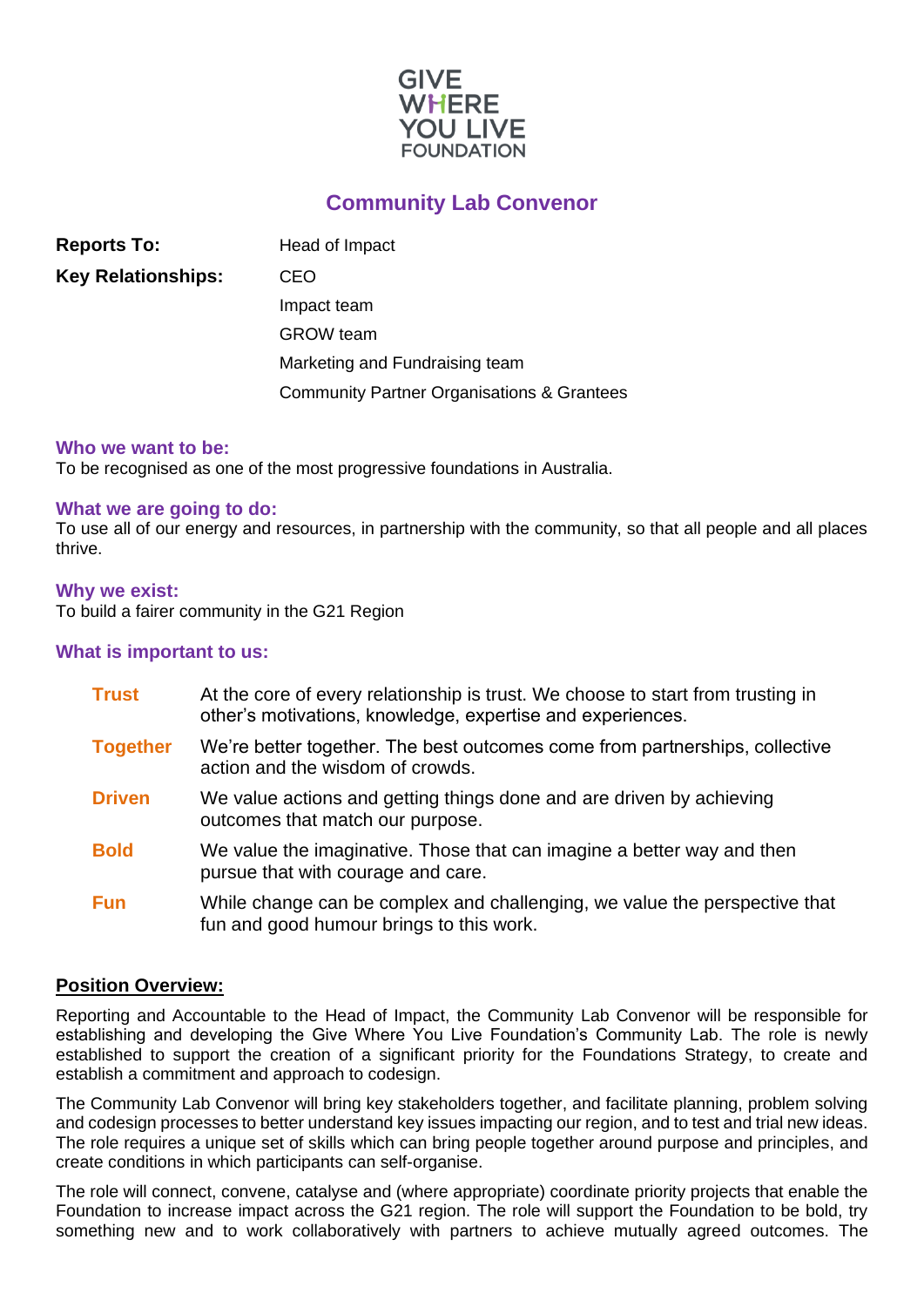

Community Lab Convenor will ultimately contribute towards supporting the development of codesign skills and practice across the region, to support communities and collaborative initiatives to create a more equitable region where all people and places thrive.

# **Responsibilities**

### **Facilitation & Convening**

- Through the Community Lab connect, convene, catalyse and (where appropriate) coordinate priority projects that enable the Foundation to increase impact across the G21 region.
- Facilitate planning, problem solving and codesign processes to support delivery of prioritised projects.
- Provide leadership to empower teams, providing guidance, provoking thought and removing barriers so that all participants can reach their full potential.
- Provide coaching and capability support to key stakeholders as part of the Community Lab and priority projects.

### **Relationship Management**

- Drive collaboration with key stakeholders and provide leadership on the creation of the Community Lab.
- Bringing together and aligning stakeholders around purpose, principles and practice to increase impact and add value to communities and community partners.
- Relationship management with key partners in the development of the Community Lab and priority projects.
- Build and maintain relationships, networks, coalitions or communities of practice that encompass a range of perspectives, cultures, backgrounds and life experiences.
- Working closely with the Impact and GROW teams in the identification of priority projects and to ensure a coordinated and supportive approach to engaging with key stakeholders.

## **Design & Planning**

- Develop and grow the Community Lab and the Foundation's and region's practice of codesign.
- Oversee project management that is agile and flexible and creates the conditions in which participants can self-organise.
- Work with community partners and community members to imagine, design and implement solutions that work for them.
- Provide creative contribution to initiatives supporting innovative and bold solutions, practicing curiosity and encouraging a learning mindset.
- Leading and influencing change through asking questions, challenging the status quo, elevating different voices and being a provocateur.

### **Learning & Evaluation**

- Collect, analyse, synthesise and share insights and learnings.
- Establish, track and evaluate key measures of success for the Community Lab and priority projects.
- Assist to develop impact stories, reports and visual tools to communicate complex ideas and outcomes simply and effectively.
- Work collaboratively with the Give Where You Live Marketing and Fundraising team to communicate key challenges, outcomes, learnings and impact of the Community Lab and priority projects.

| <b>Position Description</b> | Revision: 1 | Issue Date: Mar 2022 | Page 2 of 1 |
|-----------------------------|-------------|----------------------|-------------|
|-----------------------------|-------------|----------------------|-------------|